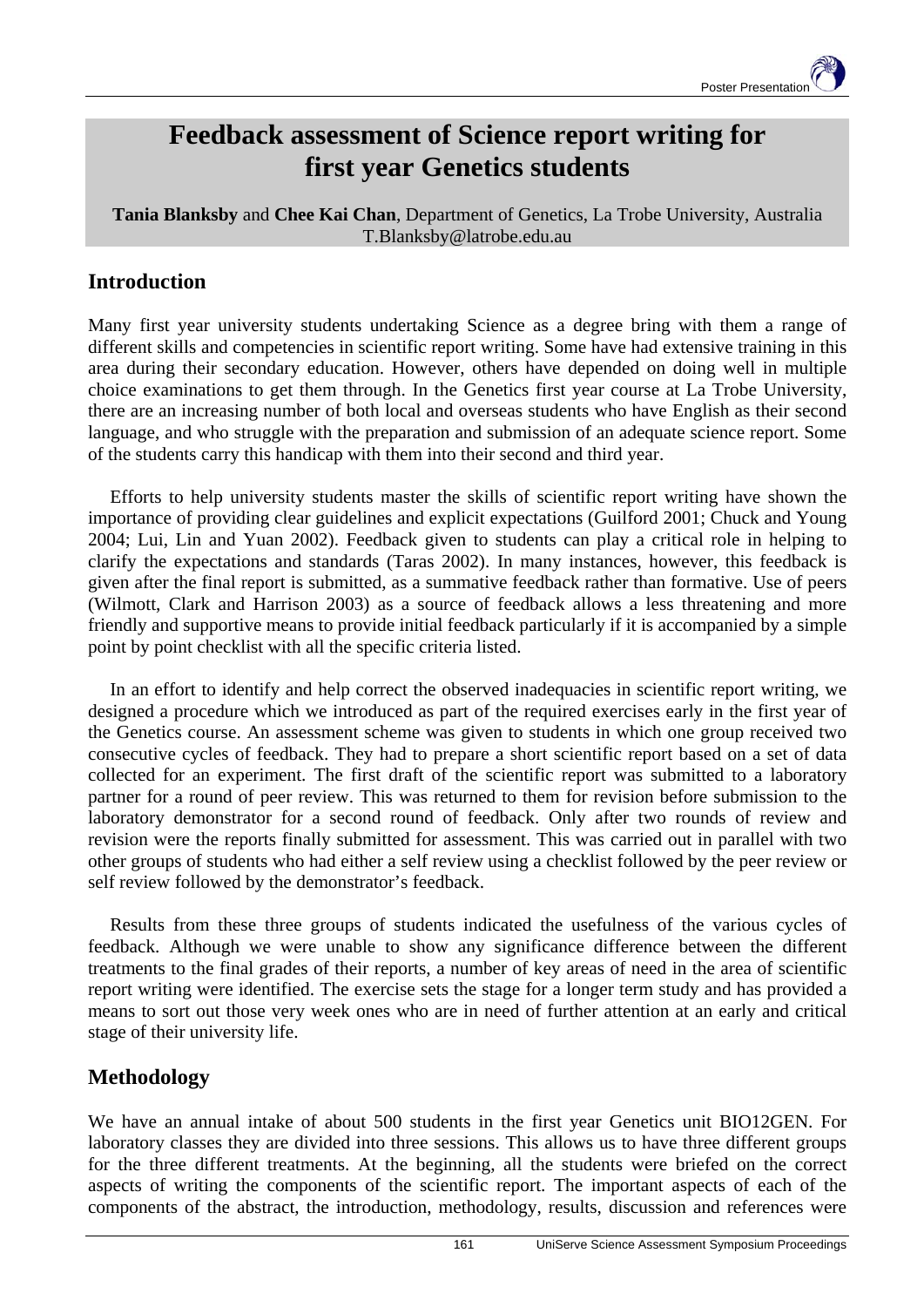explained. A description of these expectations was available in a hard copy and distributed to all students. A handout describing a simple genetics experiment was given to them. It had a brief description of the experiment as well as the results of the outcome of the experiment. The students were requested to interpret the data, make their own conclusions based on the data and prepare their report. The following describes the different treatments given to the three groups.

| Group     | Self review | Peer Review | Demonstrator's review |
|-----------|-------------|-------------|-----------------------|
| Group I   |             |             |                       |
| Group II  |             |             |                       |
| Group III |             |             |                       |

Table 1. Table showing the different treatments of feedback for the three different groups in the study



**Figure 1.** Flow diagram showing the various time points and the process for the various feedback treatments for Groups I, II and III

In Week 1, students worked on their report over the weekend and either submitted the report to their peers or demonstrator for review on the following Monday. The report was reviewed using a check-list which allowed the reviewer to insert a tick to indicate satisfaction or a cross to indicate inadequacies or the presence of errors. There was also space at the end of the check-list for the reviewer to add any comments if required. The reviewed manuscript was then returned to the student during their practical class (Thursday or Friday). The student had the opportunity to revise their report accordingly before submitting it for a second round of review. The final submission to the instructor was on the Monday of Week 3. Marks obtained from the scientific reports were collated and analysed.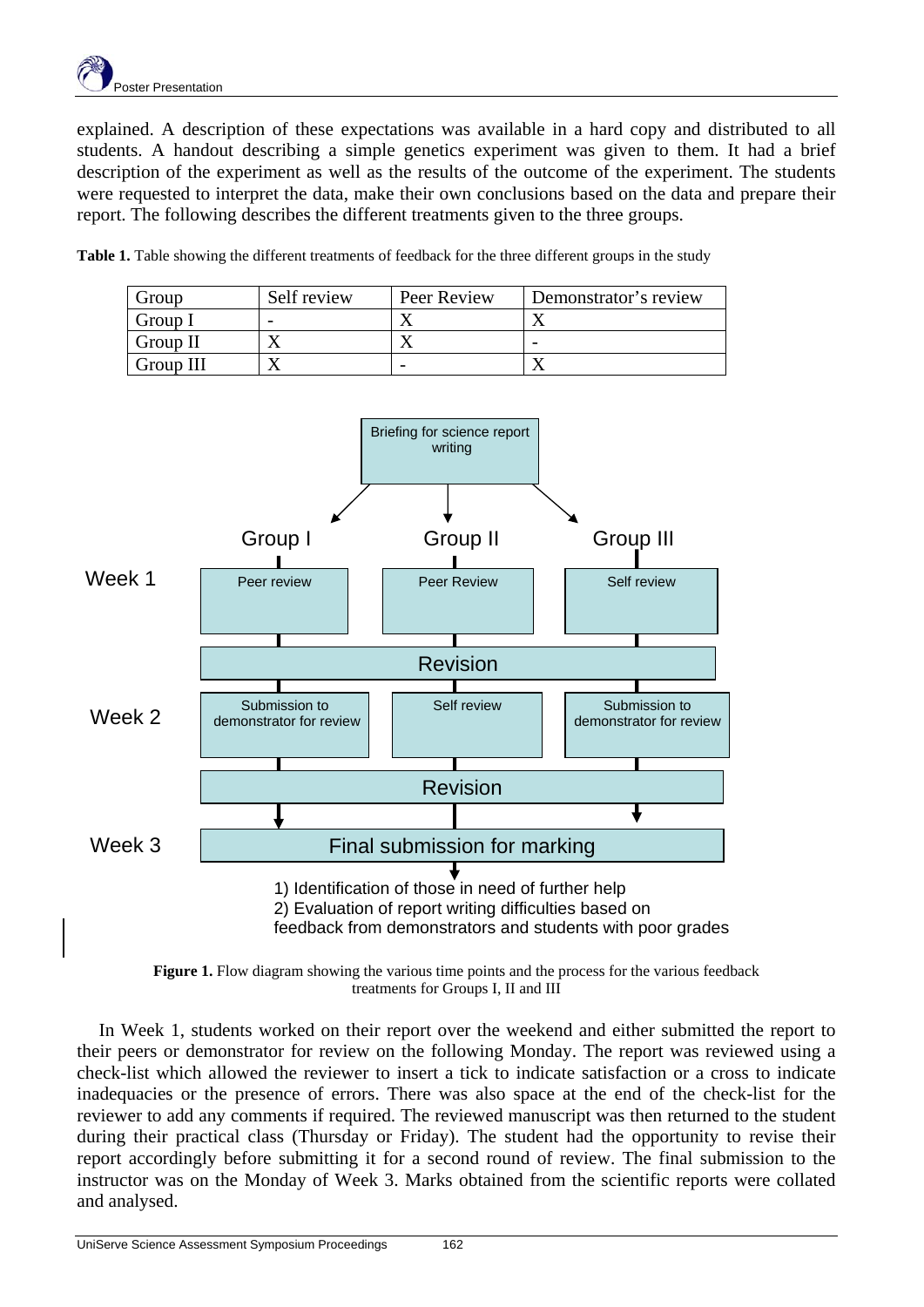## **Results**

The mean of the final marks for the scientific reports of each group was calculated (see Table 2) and a breakdown according to grades were also obtained to show the effects of the various treatments to their final grades (Figure 2). A chi square test of association was carried out for statistical analysis to determine the significance of the difference between treatments ( $p = 0.05$ ).

**Table 2.** Mean of the final marks for scientific report writing for the three different groups, expressed in percentage

|        | Group | Group II | Group III |
|--------|-------|----------|-----------|
| mean % | 75    | 77       |           |
| st dev | 15.76 | 13.23    | 15.13     |
|        | 68    | 146      |           |



**Figure 2.** Graph showing the effect of the three different treatments on grades of final report submitted; expressed in terms of percentage of students within the group obtaining the grade. Group I, had a peer review followed by demonstrator's review. Group II had a peer review followed by a self review and Group III had a self review followed by a demonstrator's review.

The statistical analysis indicated that the mean of the grades in all three groups is not significantly different ( $p = 0.05$ ). The graph also reveals that the distribution of the results was skewed to the higher grades in all groups. Although we do not see a significant difference in the mean for Group III compared to the other groups, there appears to be a reduction in the number of students attaining a B grade, and an increase in the number achieving an A.

### **Discussion**

This is a preliminary study to determine if feedback in the form of a combination of peer review followed by a demonstrator's review will make a difference in the grades of the final scientific report submitted by first year Genetics students. Results collected seem to indicate that there is no significant difference for the three different treatments. The mean obtained for the three different groups were  $75 \pm 15.75$  for Group I,  $77 \pm 13.32$  for Group II and  $77 \pm 15.13$  for Group III. Although the data obtained implied that the different treatments did not make any significant difference to the final mean results obtained, the final mean values for all three treatments were very high.

It would have been useful to compare the results of initial reports written by students before the review process was set in motion, this would enable us to determine the change in grades as results of